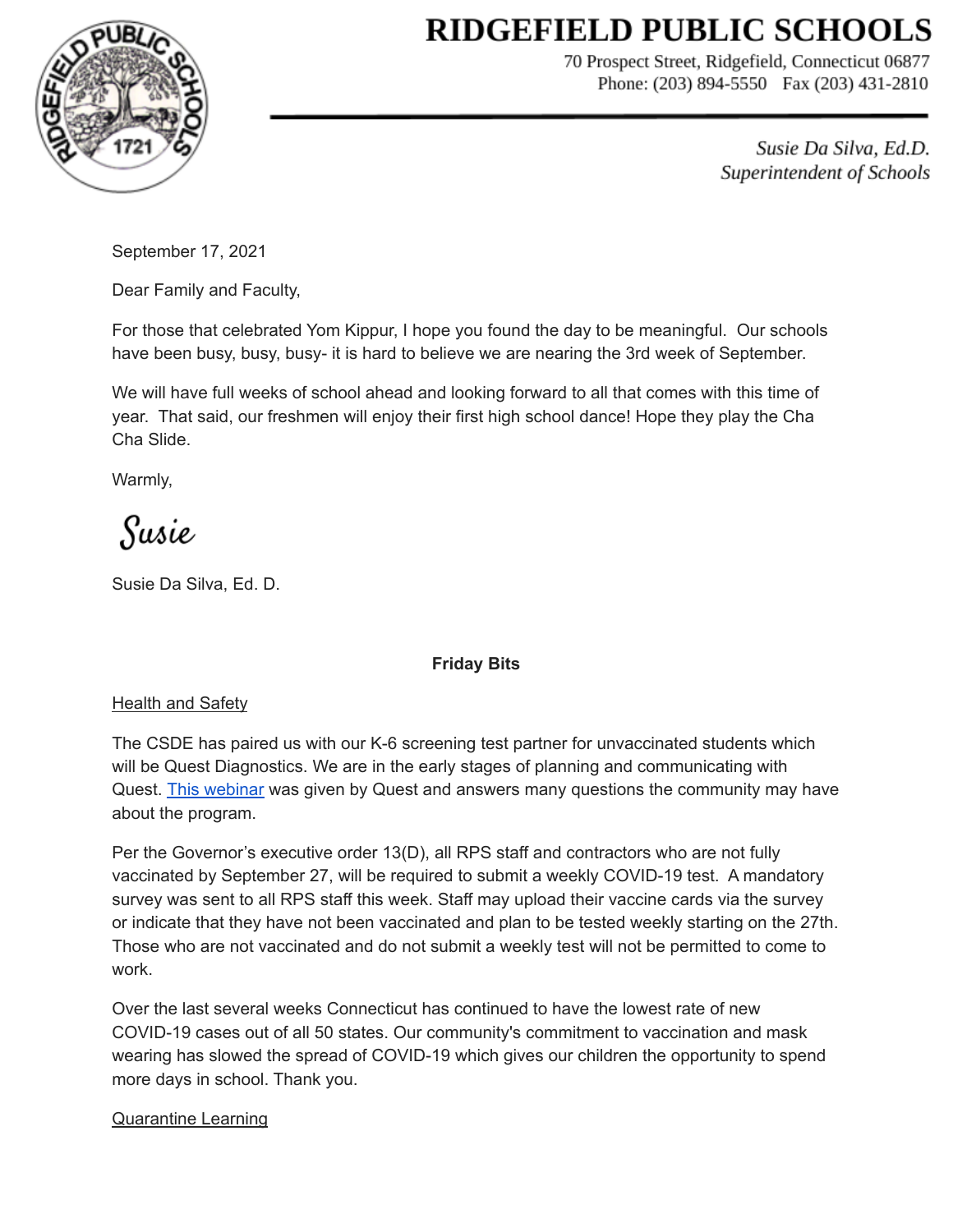Please see the attached [link](https://drive.google.com/file/d/1m_1IWxqL3WPdu2uGdOf8eRUhTY3Tj1kP/view?usp=sharing) on "Quarantine Learning" for all three levels. Quarantine learning is available to students who are required to quarantine, and are not ill. Students who are experiencing any symptoms should tend to their health. If you have any questions, please do not hesitate to contact your school principal.

## Teaching and Learning Updates

Our schools are up and running, classrooms are full, connections are being made and learning is happening! The new Curriculum Department Team is spending everyday in classrooms and with departments and grade level teams.

One of the big focuses of returning to school is for teachers to determine where students are academically and socially and what they need. We use both standardized and non standardized assessments to do so. In the next few weeks we will be sharing what those standardized assessments are, what they are used for, and how they inform our instruction. In addition, we will share how we may be looking at student data differently this year than in previous years.

## Read, Read, Read

This week, Kim Marshall highlighted the School Library Journal's, Brigid Alverson, and a list of the graphic novels about overlooked historical figures and scientific phenomena. You can hover over the attached link for images and more information. ["\(Previously\)](https://www.slj.com/?detailStory=nonfiction-graphic-novels-delve-into-microhistories-and-overlooked-historical-figures) Untold Stories"

- *We Hereby Refuse: Japanese American Resistance to Wartime Incarceration* by Frank Abe, Tamiko Nimura, Ross Ishikawa, and Matt Sasaki, grade 8 and up
- *History Comics: The Wild Mustang* by Chris Duffy and Falynn Koch, grade 4-6
- *Yummy* by Victoria Grace Elliott, grade 3-7
- *The Bug Club* by Elise Gravel, grade 1-2
- *"Strange Fruit"* by Joel Christian Gill, grade 7 and up
- *Robert Smalls: Tales of the Talented Tenth* by Joel Christian Gill, grade 7 and up
- *Nathan Hale's Hazardous Tales: Cold War Correspondent* by Nathan Hale, grade 3-7
- *History Comics: The National Parks* by Falynn Koch, grade 4-8
- *Expedition Backyard* by Rosemary Mosco and Binglin Hu, grade 2 and up
- *Science Comics: Dinosaurs* by MK Reed and Joe Flood, grade 4-6
- *Andy Warner's Oddball Histories: Pests and Pets* by Andy Warner, grade 3-7
- *Brief Histories of Everyday Objects* by Andy Warner, grade 7 and up

# Food Service

Kindly find attached a parent letter to help clarify some questions that have been coming up. This letter focuses on the free meals and allergies and important steps needed to protect our students. In addition it explains that only a full meal is considered free and any items chosen outside of a full meal will be charged to the students account. You can find the attachment[s](https://drive.google.com/file/d/17fFbG7PP3ljsVqHcU0NgVPmJPJgkUu2k/view?usp=sharing) [here](https://drive.google.com/file/d/17fFbG7PP3ljsVqHcU0NgVPmJPJgkUu2k/view?usp=sharing) and [here.](https://docs.google.com/presentation/d/1AUN5xsilQWg1DKd7mOG1Z-zIv5BWfDI0/edit?usp=sharing&ouid=104195104568994514858&rtpof=true&sd=true) We will also be placing these documents on the district website under the parent section, under food service.

## Reminder: Weather Events